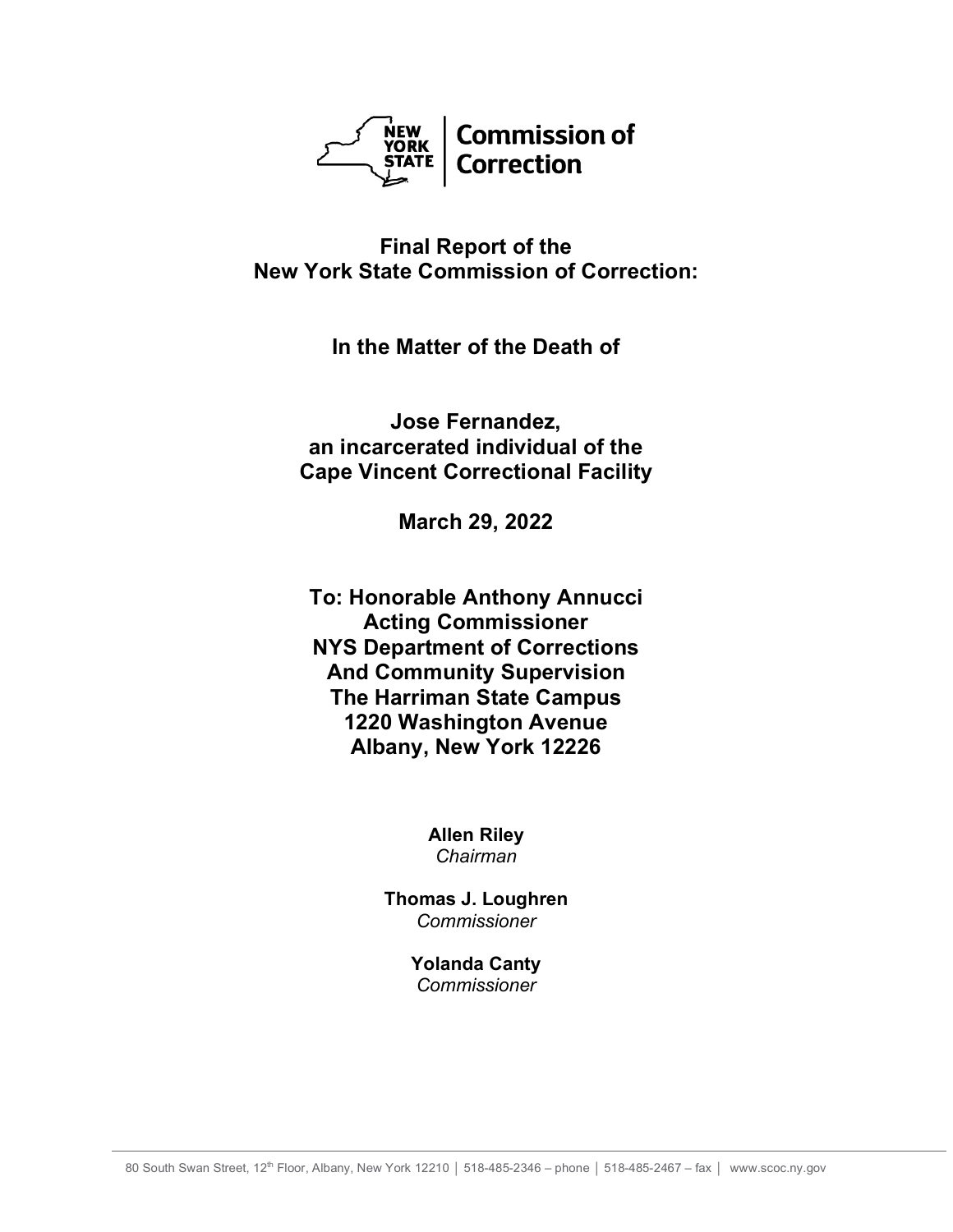### GREETINGS:

WHEREAS, the Medical Review Board has reported to the NYS Commission of Correction pursuant to Correction Law, section 47(1)(d), regarding the death of Jose Fernandez who died on December 19, 2019, while an incarcerated individual in the custody of the NYS Department of Corrections and Community Supervision at the Cape Vincent Correctional Facility, the Commission has determined that the following final report be issued.

#### FINDINGS:

- 1. Jose Fernandez was a 58-year-old Hispanic male who died on 12/19/2019 of a postsurgical small bowel perforation due to a small bowel obstruction and adhesions while in the custody of the New York State Department of Corrections and Community Supervision (NYS DOCCS). The Medical Review Board has found that there was a failure to adequately complete post-operative assessments by nursing and the physician performing the infirmary discharge. Additionally, the Medical Review Board found that there was an unrecognized technical error in Fernandez's surgery whereby a loop(s) of small bowel was strangulated causing peritonitis. This peritonitis went unrecognized and any evidence of such, plus a detailed examination of the surgical was site was not described the forensic pathologist autopsy report.
- 2. Fernandez was arrested by the New York City Police Department on 11/24/15 and charged with Burglary 3<sup>rd</sup> Degree: Illegal Entry with Intent to Commit a Crime and Criminal Possession of Stolen Property. On 2/27/17, Fernandez was convicted and sentenced to seven years in state prison.
- 3. Fernandez was in the custody of the New York City Department of Corrections (NYC DOCS) prior to his transfer to NYS DOCCS.

Ι

4. On 3/9/17, Fernandez was transferred to the Ulster Reception Center.

 While in the reception program, Fernandez had no disciplinary sanctions or unusual incident reports filed.

.

.

5. On 5/5/17, Fernandez was transferred to Cape Vincent CF.

6.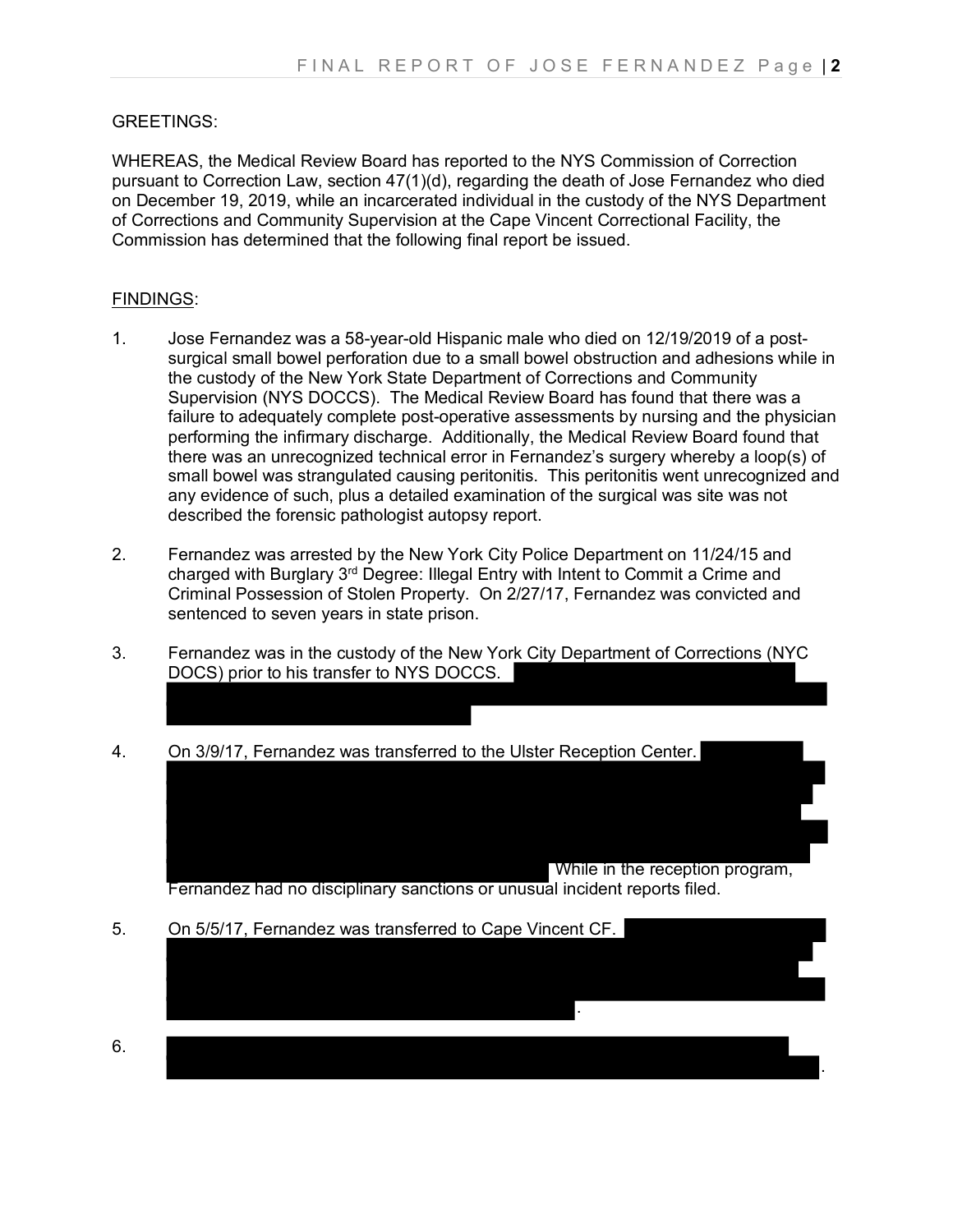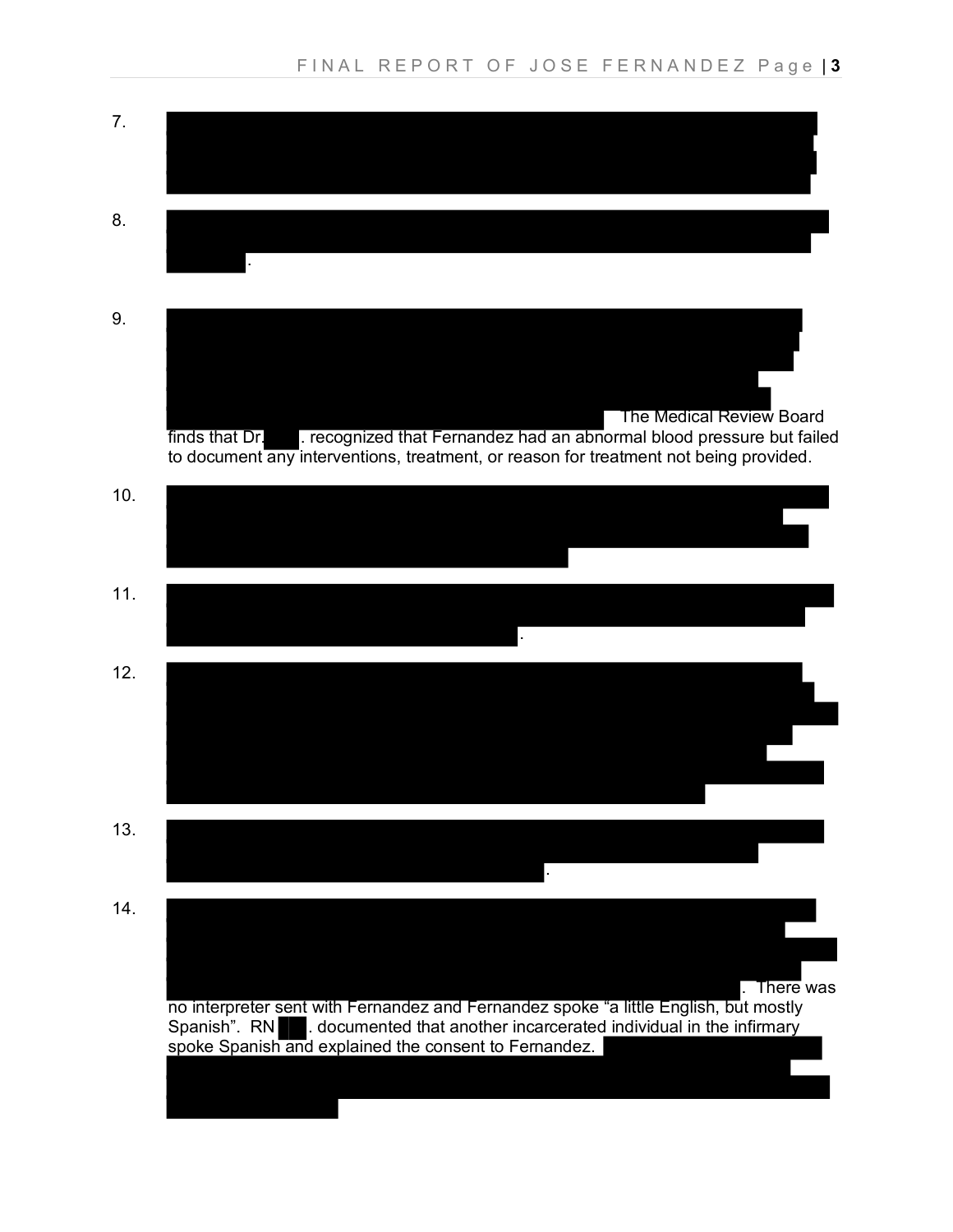





Medical Review Board finds a pattern of inadequate nursing assessment of a postoperative patient which would include a visualization of the testicles, abdominal characteristics, and bowel sounds. The Board opines that a proper exam would have identified area swelling and discomfort indicative of the active small bowel obstruction that was occurring in Fernandez.

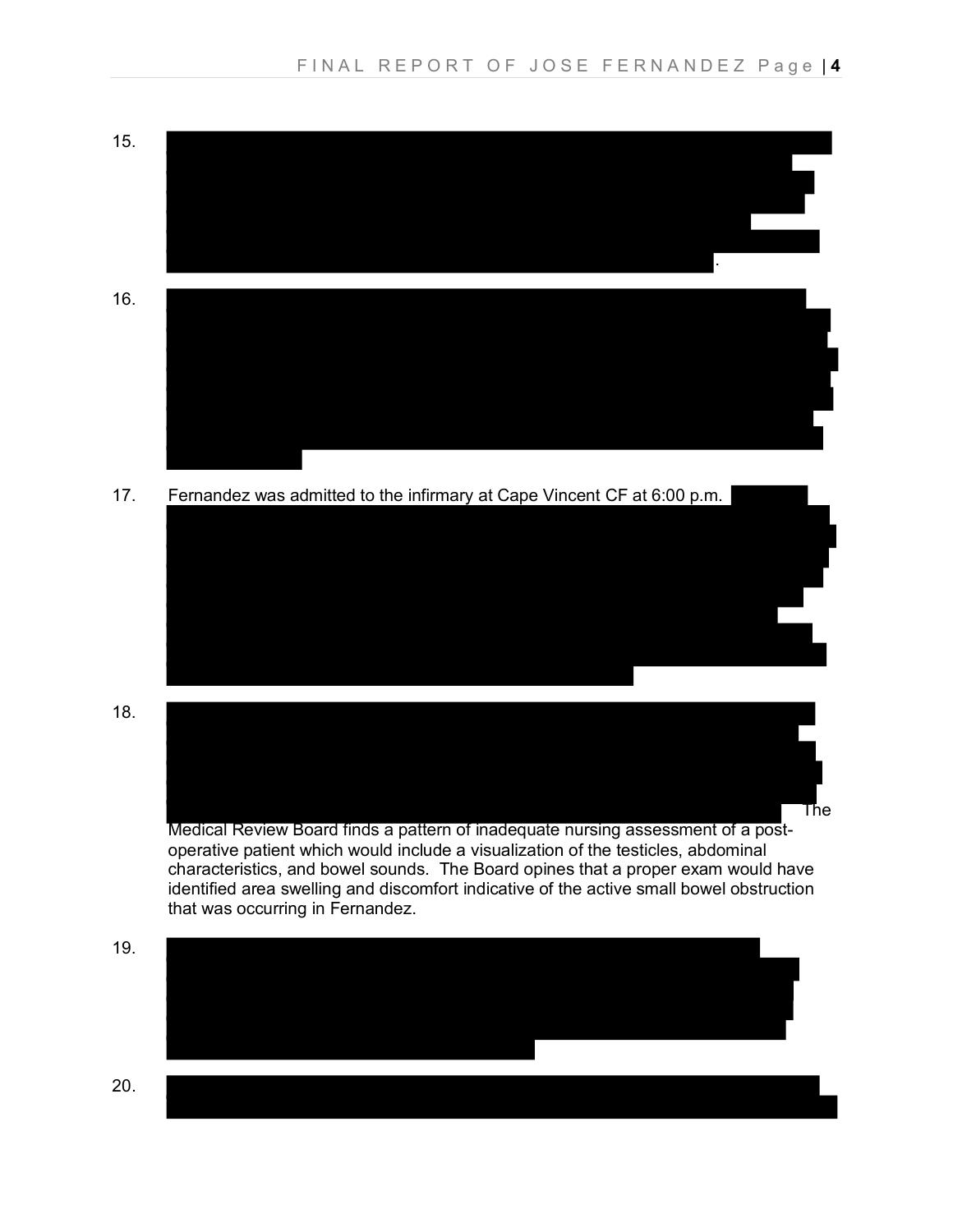I

21. The Medical Review Board finds that MD **.** failed to perform and document an adequate post-operative assessment including abdominal characteristics and bowel sounds on a patient being discharged from the infirmary.

- 22. Fernandez had no further contact with health staff on 12/17/20 or on 12/18/20.
- 23. On 12/18/19, CO B.T. began the 3:00 p.m. to 11:00 p.m. tour on the E-2 Cell Block. There were no entries specific to Fernandez on the 3:00 p.m. to 11:00 p.m. tour.
- 24. On 12/19/19, CO B.T. remained on duty for the 11:00 p.m. to 7:00 a.m. shift. It was documented in the logbook that at 11:00 p.m. all appeared secure. A count was taken with a census of 50 individuals noted. CO B.T. documented that rounds were conducted hourly through the night with no specific information regarding Fernandez. In a written statement, CO B.T. documented that he noted Fernandez made six or seven trips to the bathroom and return to his cubicle throughout the night.
- 25. As per the written statement, CO B.T. indicated that Fernandez approached him at approximately 5:30 a.m. and requested that CO B.T. speak with the on-coming officer to make arrangements for Fernandez to be excused from programs for the day. CO B.T. agreed.
- 26. CO B.T. documented in the written statement that at 6:10 a.m., he heard a noise come from cubicle five which sounded like someone collapsing on the floor. CO B.T. responded to the area and noted Fernandez lying face down on the floor. C.O. B.T. documented that he called for a medical emergency via his radio then he checked Fernandez for a pulse. CO B.T. indicated that he felt a pulse and then heard responding officers' keys, so he went to the front door to open it for a quicker response.
- 27. CO B.T. documented that he and the responding officers turned Fernandez to face up and at that time, health staff arrived. Responding officers consistently documented that health staff arrived at the scene and began CPR.

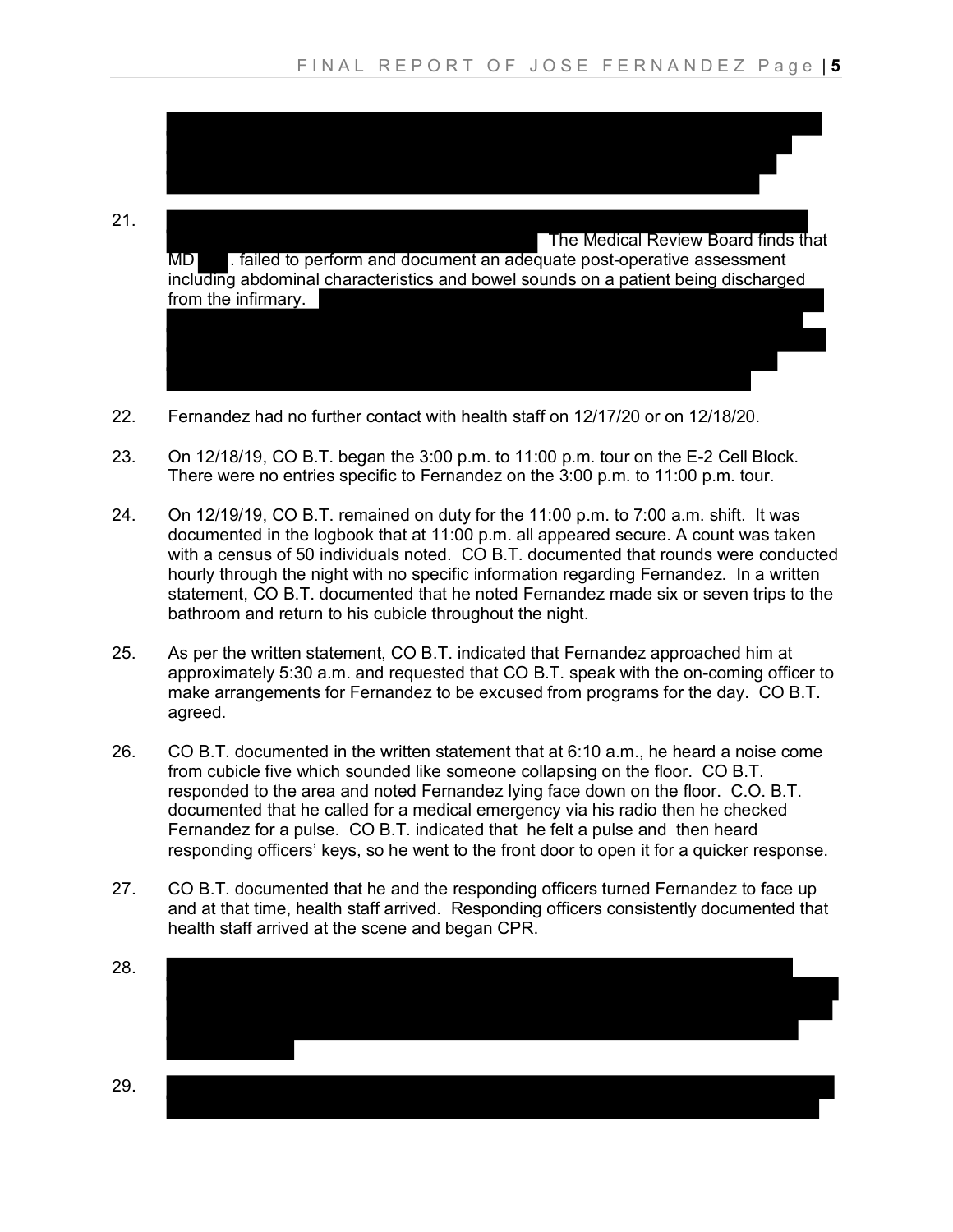

.

32. The Medical Review Board has found that there was a technical error in Fernandez's surgery at SUNY Upstate Medical Center whereby a loop(s) of small bowel were pinched and strangulated causing an acute peritonitis. The signs and symptoms of this were not recognized by the attending medical staff at Cape Vincent CF per the cited lapses in physical assessments. Additionally, the Medical Review Board also found there was a lack of detailed examination of Fernandez's surgical site by the attending forensic pathologist as obvious post procedure findings, such as placement of surgical mesh, were not described in the report.

# ACTIONS REQUIRED:

## TO THE DEPUTY COMMISSIONER OF THE NYS DEPARTMENT OF CORRECTIONS AND COMMUNITY SUPERVISION, DIVISION OF HEALTH SERVICES:

The Deputy Commissioner shall convene a comprehensive quality assurance review on the health care provided to Fernandez at Cape Vincent CF with a focus on:

- 1. The failure by Dr.  $\blacksquare$ . to address Fernandez's documented hypertension on 3/27/19.
- 2. The inadequate post-operative nursing assessments while Fernandez was admitted to the infirmary.<br>3. Failure of Dr.
- . to conduct and document an adequate post-operative assessment on a patient being discharged from infirmary care.

A report of findings and corrective actions shall be forwarded to the Medical Review Board upon completion.

*In a response to the Commission's preliminary report dated 1/19/22, DOCCS Deputy Commissioner of Health Services indicated that the requested reviews were completed with comprehensive corrective action(s) taken.*

### TO THE JEFFERSON COUNTY MEDICAL EXAMINER:

The Medical Review Board requests a re-review of the anatomical findings on Fernandez as a patient who was three days post-surgery but had no detailed description of his surgical site.in the autopsy report.